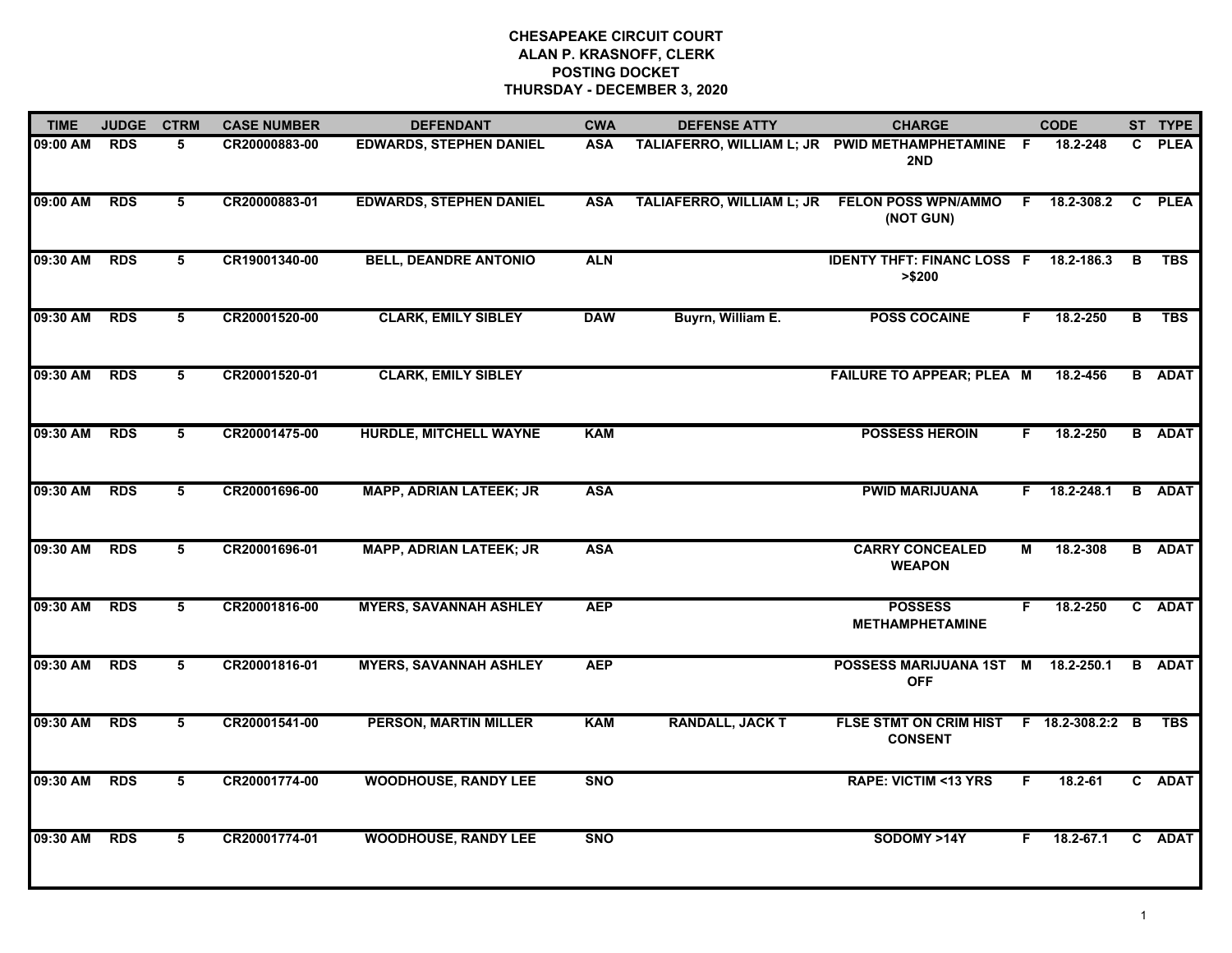| <b>TIME</b> | <b>JUDGE</b> | <b>CTRM</b>     | <b>CASE NUMBER</b> | <b>DEFENDANT</b>              | <b>CWA</b> | <b>DEFENSE ATTY</b>    | <b>CHARGE</b>                                    |    | <b>CODE</b>   |              | ST TYPE     |
|-------------|--------------|-----------------|--------------------|-------------------------------|------------|------------------------|--------------------------------------------------|----|---------------|--------------|-------------|
| 09:30 AM    | <b>RDS</b>   | 5               | CR20001774-02      | <b>WOODHOUSE, RANDY LEE</b>   | <b>SNO</b> |                        | <b>INDECENT LIBERTIES</b>                        |    | F 18.2-370    |              | C ADAT      |
| 09:30 AM    | <b>RDS</b>   | $\overline{5}$  | CR20001774-03      | <b>WOODHOUSE, RANDY LEE</b>   | <b>SNO</b> |                        | <b>INDECENT LIBERTIES</b>                        | F. | 18.2-370      |              | C ADAT      |
| 09:30 AM    | <b>RDS</b>   | 5               | CR20001774-04      | <b>WOODHOUSE, RANDY LEE</b>   | <b>SNO</b> |                        | <b>INDECENT LIBERTIES</b>                        | F. | 18.2-370      |              | C ADAT      |
| 09:30 AM    | <b>RDS</b>   | 5               | CR20001774-05      | <b>WOODHOUSE, RANDY LEE</b>   | <b>SNO</b> |                        | <b>INDECENT LIBERTIES</b>                        | F. | 18.2-370      |              | C ADAT      |
| 09:30 AM    | <b>RDS</b>   | 5               | CR20001774-06      | <b>WOODHOUSE, RANDY LEE</b>   | <b>SNO</b> |                        | <b>AGG SEX BATTERY: VICTIM F</b><br>$13 YR$      |    | 18.2-67.3     |              | C ADAT      |
| 09:30 AM    | <b>RDS</b>   | 5               | CR20001774-07      | <b>WOODHOUSE, RANDY LEE</b>   | <b>SNO</b> |                        | <b>AGG SEX BATTERY: VICTIM F</b><br>$13 YR$      |    | $18.2 - 67.3$ |              | C ADAT      |
| 09:30 AM    | <b>RDS</b>   | $5\overline{5}$ | CR20001774-08      | <b>WOODHOUSE, RANDY LEE</b>   | <b>SNO</b> |                        | <b>AGG SEX BATTERY: VICTIM F</b><br><13 YR       |    | 18.2-67.3     | C            | <b>ADAT</b> |
| 09:30 AM    | <b>RDS</b>   | 5               | CR20001774-09      | <b>WOODHOUSE, RANDY LEE</b>   | <b>SNO</b> |                        | <b>AGG SEX BATTERY: VICTIM F</b><br>$13 YR$      |    | 18.2-67.3     |              | C ADAT      |
| 10:30 AM    | <b>RDS</b>   | 5               | CR16001927-02      | <b>FAISON, RAYSHAWN LEE</b>   | <b>AMF</b> | PLOTT, STEPHEN         | SSP SNT VIOL(FELON-POSS F<br>F/ARM)              |    | 19.2-306      | C.           | <b>REV</b>  |
| 10:30 AM    | <b>RDS</b>   | 5               | CR17000039-01      | <b>FAISON, RAYSHAWN LEE</b>   | <b>AMF</b> | <b>PLOTT, STEPHEN</b>  | <b>SSP SNT VIOL(PART-</b><br><b>STREET GANG)</b> | F. | 19.2-306      | $\mathbf{c}$ | <b>REV</b>  |
| 11:00 AM    | <b>RDS</b>   | 5               | CR15000485-01      | <b>HARRINGTON, ROOSEVELT</b>  | <b>SNO</b> | <b>BYRUM, ERICA</b>    | <b>PROB VIOL</b><br><b>STRANGULATION</b>         | F. | 19.2-306      | C            | <b>REV</b>  |
| 11:45 AM    | <b>RDS</b>   | $\overline{5}$  | CR17001099-03      | <b>LOEFKE, THOMAS RICHARD</b> | <b>MEB</b> | <b>MORRIS, DIALLOK</b> | <b>VIOL PROBATION ON FEL</b><br><b>OFF</b>       | F. | 19.2-306      | B            | <b>REV</b>  |
| 11:45 AM    | <b>RDS</b>   | 5               | CR17001099-04      | <b>LOEFKE, THOMAS RICHARD</b> | <b>MEB</b> | <b>MORRIS, DIALLOK</b> | <b>VIOL PROBATION ON FEL</b><br><b>OFF</b>       | -F | 19.2-306      | В            | <b>REV</b>  |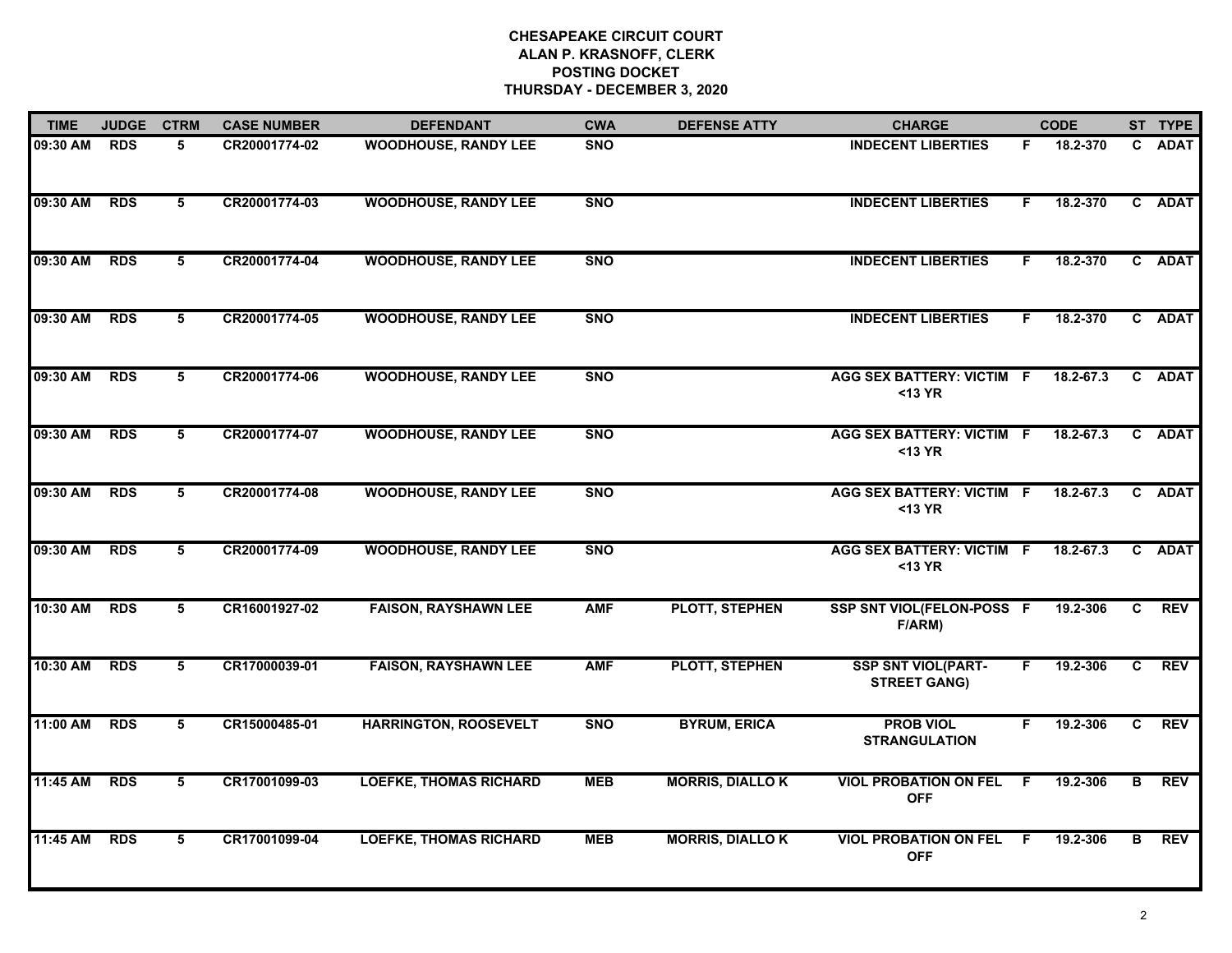| <b>TIME</b> | <b>JUDGE</b> | <b>CTRM</b>     | <b>CASE NUMBER</b> | <b>DEFENDANT</b>          | <b>CWA</b> | <b>DEFENSE ATTY</b>         | <b>CHARGE</b>                                       |              | <b>CODE</b>      | ST TYPE |
|-------------|--------------|-----------------|--------------------|---------------------------|------------|-----------------------------|-----------------------------------------------------|--------------|------------------|---------|
| 12:15 PM    | <b>RDS</b>   | 5               | CR18001404-16      | FIELDS, CORI JERMAINE; JR |            |                             | <b>VIOL PROBATION ON FEL</b><br><b>OFF</b>          | F.           | 19.2-306         | C ADAT  |
| 12:15 PM    | <b>RDS</b>   | 5               | CR18001404-17      | FIELDS, CORI JERMAINE; JR |            |                             | <b>VIOL PROBATION ON FEL</b><br><b>OFF</b>          | F.           | 19.2-306         | C ADAT  |
| 12:30 PM    | <b>RDS</b>   | $5\overline{5}$ | CR20001940-00      | <b>LACKIE, BOBBIE JO</b>  | <b>AHM</b> | Spencer, Jo Anne            | <b>BOND APPEAL</b>                                  | $\mathbf{o}$ | 19.2-124         | C BOND  |
| 02:00 PM    | <b>RDS</b>   | 5               | CR20001579-00      | LEWIS, GLEN; JR           | <b>AMF</b> | <b>SPARTZ, SARA</b>         | <b>BOND APPEAL</b>                                  | O            | 19.2-124         | C BOND  |
| 02:30 PM    | <b>RDS</b>   | 5               | CR20000236-00      | <b>GAY, JAMAR JAMES</b>   | <b>AMF</b> | <b>SINGLETON, KENNETH L</b> | <b>ASSAULT &amp; BATTERY-FAM M</b><br><b>MEMBER</b> |              | 18.2-57.2        | C BOND  |
| 02:30 PM    | <b>RDS</b>   | 5               | CR20000236-01      | <b>GAY, JAMAR JAMES</b>   | <b>AMF</b> | <b>SINGLETON, KENNETH L</b> | <b>DAMAG PHONE LINE,</b><br>PREVENT 911             | M            | 18.2-164         | C BOND  |
| 02:30 PM    | <b>RDS</b>   | 5               | CR20000236-02      | <b>GAY, JAMAR JAMES</b>   | <b>AMF</b> | <b>SINGLETON, KENNETH L</b> | POINT/BRANDISH FIREARM M                            |              | 18.2-282         | C BOND  |
| 02:30 PM    | <b>RDS</b>   | $5\overline{5}$ | CR20000236-03      | <b>GAY, JAMAR JAMES</b>   | <b>AMF</b> | <b>SINGLETON, KENNETH L</b> | <b>DESTRUCT PROP W/INTENT M</b><br><\$1000          |              | 18.2-137         | C BOND  |
| 02:30 PM    | <b>RDS</b>   | 5               | CR20000236-04      | <b>GAY, JAMAR JAMES</b>   | <b>AMF</b> | <b>SINGLETON, KENNETH L</b> | <b>ABDUCT BY</b><br><b>FORCE/INTIMIDATION</b>       | F.           | 18.2-47          | C BOND  |
| 02:30 PM    | <b>RDS</b>   | 5               | CR20000236-05      | <b>GAY, JAMAR JAMES</b>   | <b>AMF</b> | <b>SINGLETON, KENNETH L</b> | <b>USE FIREARM IN FELONY</b><br><b>1ST OFF</b>      | F.           | 18.2-53.1        | C BOND  |
| 02:30 PM    | <b>RDS</b>   | 5               | CR20000236-06      | <b>GAY, JAMAR JAMES</b>   | <b>AMF</b> | <b>SINGLETON, KENNETH L</b> | <b>DESTRUCT</b><br>PROP/MONUMENT                    | Μ            | 18.2-137         | S BOND  |
| 03:15 PM    | <b>RDS</b>   | 5               | CR19001579-01      | <b>PURVIS, NOH-NEE</b>    | <b>BW</b>  | <b>SAMS, BRUCE</b>          | <b>ASSAULT ON LEO</b>                               | F.           | 18.2-57          | C BOND  |
| 03:15 PM    | <b>RDS</b>   | $5\overline{5}$ | CR19001579-02      | <b>PURVIS, NOH-NEE</b>    | <b>BW</b>  | <b>SAMS, BRUCE</b>          | <b>FAIL TO APPEAR; ATTY</b><br><b>HEARING</b>       |              | $M$ 18.2-456 (6) | C BOND  |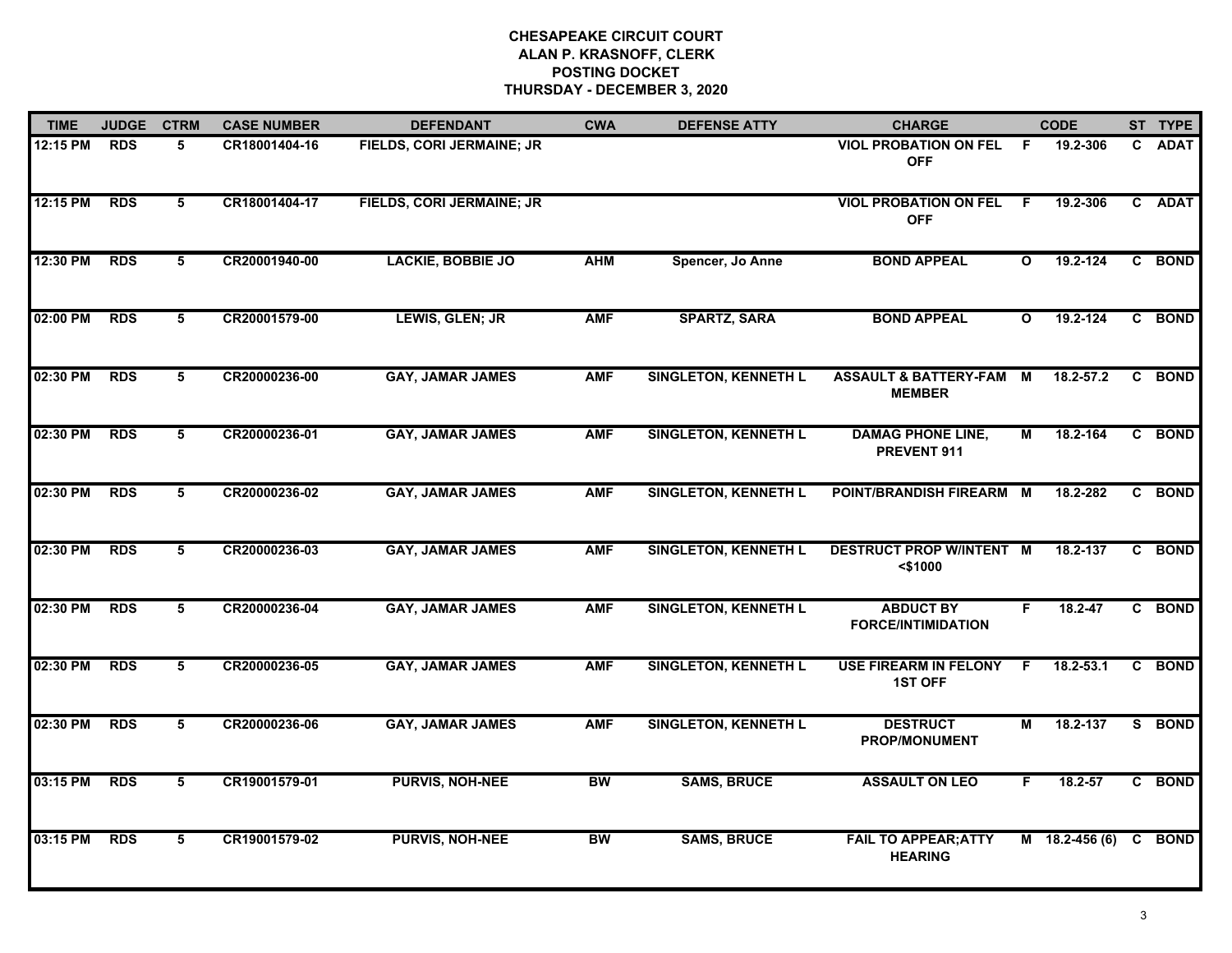| <b>TIME</b> | <b>JUDGE</b> | <b>CTRM</b>    | <b>CASE NUMBER</b> | <b>DEFENDANT</b>                                | <b>CWA</b> | <b>DEFENSE ATTY</b>           | <b>CHARGE</b>                                      |                | <b>CODE</b>     |    | ST TYPE       |
|-------------|--------------|----------------|--------------------|-------------------------------------------------|------------|-------------------------------|----------------------------------------------------|----------------|-----------------|----|---------------|
| 09:00 AM    | <b>RAB</b>   | $\overline{7}$ | CR20001938-00      | FERNANDEZ ICAL, JONATHAN<br><b>RICAR</b>        | <b>SNO</b> | <b>MULFORD, ANTHONY S</b>     | <b>BOND APPEAL</b>                                 | $\mathbf{o}$   | 19.2-124        | C. | <b>BOND</b>   |
| 09:00 AM    | <b>RAB</b>   | $\overline{7}$ | CR20001937-00      | <b>VIELMAN MARTINEZ, KARLA</b><br><b>YASMIN</b> | <b>SNO</b> | <b>MULFORD, ANTHONY S</b>     | <b>BOND APPEAL</b>                                 | $\mathbf{o}$   | $19.2 - 124$    | C. | <b>BOND</b>   |
| 10:00 AM    | <b>RAB</b>   | $\overline{7}$ | CR19001147-18      | <b>WALLACE, TAYLOR AMIL</b>                     | <b>BKF</b> | <b>LABOUNTY, OKSANA</b>       | <b>FAIL TO APPEAR; TRYL</b>                        |                | M 18.2-456(6)   |    | C BOND        |
| 10:00 AM    | <b>RAB</b>   | $\overline{7}$ | CR20000649-01      | <b>WALLACE, TAYLOR AMIL</b>                     | <b>BKF</b> | <b>LABOUNTY, OKSANA</b>       | <b>FAIL TO APPEAR; TRYL</b>                        | М              | $18.2 - 456(6)$ | C  | <b>BOND</b>   |
| 11:00 AM    | <b>RAB</b>   | $\overline{7}$ | CR20001759-00      | <b>LANDRIAULT, ROGER MARTIN</b>                 | <b>BKF</b> | <b>SWEENEY, B COLIN</b>       | <b>DWI, PRIOR RELATED</b><br><b>FELONY CONV</b>    | F.             | 18.2-266        |    | C PLEA        |
| 11:00 AM    | <b>RAB</b>   | $\overline{7}$ | CR20001759-01      | <b>LANDRIAULT, ROGER MARTIN</b>                 | <b>BKF</b> | <b>SWEENEY, B COLIN</b>       | <b>DRIVE ON REVOKED</b><br><b>LICENSE</b>          | М              | 18.2-272        |    | C PLEA        |
| 11:30 AM    | <b>RAB</b>   | $\overline{7}$ | CR20001644-00      | <b>WRIGHT, JASMINE RENEE</b>                    | <b>ASA</b> | <b>HOLDER, WILLIAM JOSHUA</b> | <b>DWI 1ST</b>                                     | М              | A.18.2-266      |    | <b>B</b> PLEA |
| 11:30 AM    | <b>RAB</b>   | 7              | CR20001644-01      | <b>WRIGHT, JASMINE RENEE</b>                    | <b>ASA</b> | <b>CROOK, HEATHER BUYRN</b>   | <b>HIT &amp; RUN</b>                               | М              | B.46.2-894      | B  | <b>PLEA</b>   |
| 12:00 PM    | <b>RAB</b>   | $\overline{7}$ | CR14000469-03      | <b>BANKS, LISA TRINETTE</b>                     | <b>BKF</b> | <b>MORRIS, DIALLOK</b>        | <b>VIOL PROBATION ON FEL</b><br><b>OFF</b>         | F.             | 19.2-306        | C  | <b>REV</b>    |
| 02:00 PM    | <b>RAB</b>   | $\overline{7}$ | CR18001406-04      | <b>GILBERT, AMY MELISSA</b>                     | <b>WHC</b> | <b>CRAWFORD, TIFFANY T</b>    | <b>VIOL PROBATION ON FEL F</b><br><b>OFF</b>       |                | 19.2-306        | C. | <b>REV</b>    |
| 02:00 PM    | <b>RAB</b>   | $\overline{7}$ | CR18001406-05      | <b>GILBERT, AMY MELISSA</b>                     | <b>WHC</b> | <b>CRAWFORD, TIFFANY T</b>    | <b>VIOL PROBATION OF MISD</b><br><b>OFF</b>        | $\blacksquare$ | 19.2-306        | C  | <b>REV</b>    |
| 03:00 PM    | <b>RAB</b>   | $\overline{7}$ | CR20001229-00      | <b>LEDFORD, SERINA EULA DAWN</b>                | <b>JAF</b> | Byrum, Robert G.              | <b>POSSESS HEROIN</b>                              | F.             | 18.2-250        | C. | <b>PLEA</b>   |
| 03:45 PM    | <b>RAB</b>   | 7              | CR20001064-00      | <b>SLATE, JEFFREY WAYNE; JR</b>                 | <b>JAF</b> | <b>CROOK, HEATHER BUYRN</b>   | <b>POSSESS</b><br><b>METHYLENEDIOCYMETHAM</b><br>P | F.             | 18.2-250        | C  | <b>SENR</b>   |